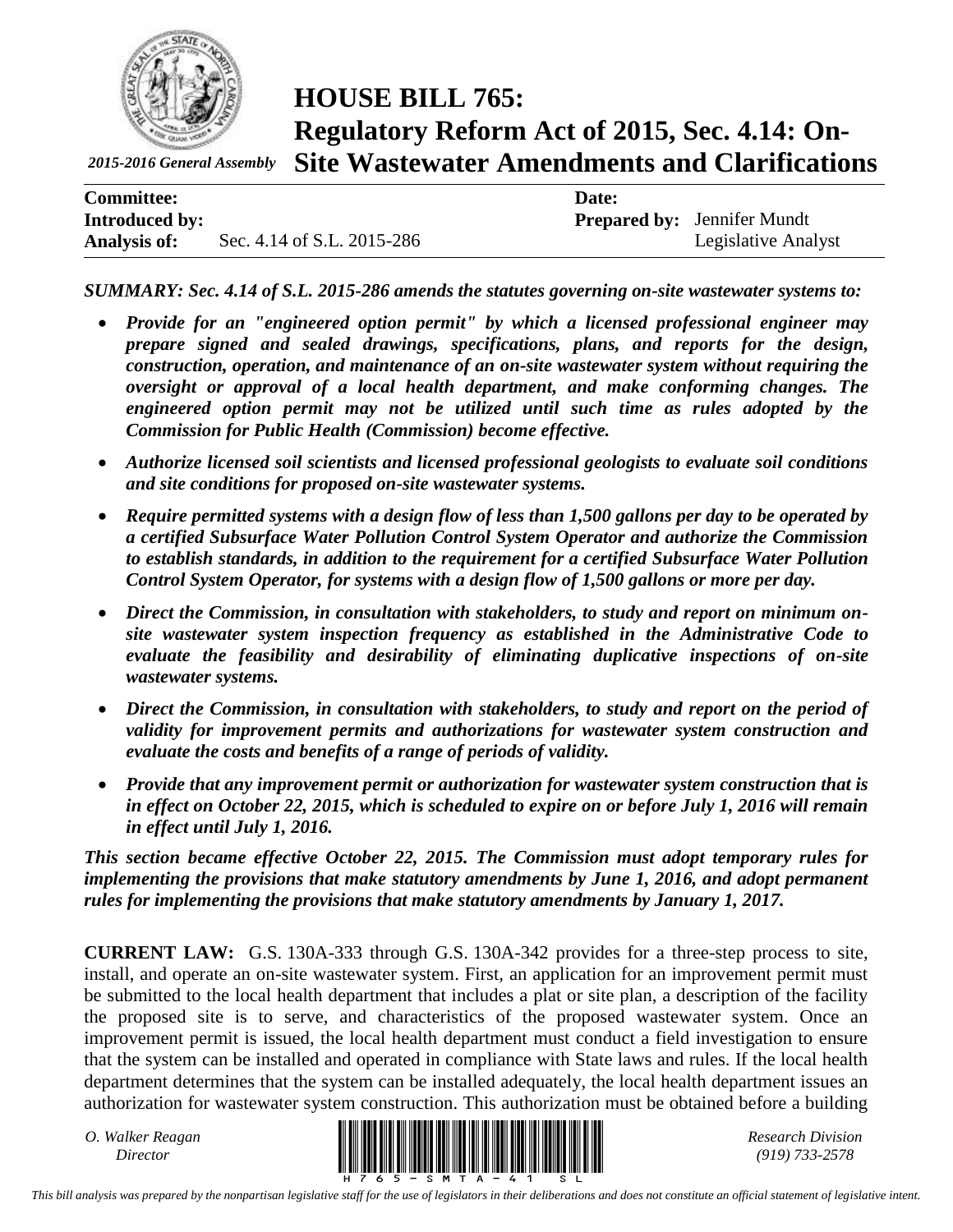### House Bill 765

*Page 2*

permit will be granted and before construction of the system or the structure can begin. After the system has been installed, the local health department conducts an in-place inspection to ensure the system was installed in compliance with the improvement permit, the construction authorization, and applicable rules. If the local health department determines that the installed system is in compliance, an operation permit will be issued that allows the system to be placed into operation. The operation permit is valid for as long as the system is operating properly and must be obtained prior to receiving permanent electrical power hookup and an occupancy permit.

### **BILL ANALYSIS**

**Sections 4.14.(a) through 4.14.(e)** of the act amend G.S. 130A-333 through G.S. 130A-342 by enacting an alternative process – the engineered option permit – by which a professional engineer may prepare signed and sealed drawings, specifications, plans, and reports for the design, construction, operation, and maintenance of an on-site wastewater system without requiring the oversight or approval of a local health department as follows:

**Section 4.14.(a)** defines the "*engineered option permit*" (EOP) to mean an on-site wastewater system that is permitted pursuant to the rules adopted by the Commission in accordance with this Article, meets the criteria established by G.S. 130A-336.1, and is designed by a professional engineer who is licensed under Chapter 89C of the General Statutes who has expertise in the design of on-site wastewater systems.

**Section 4.14.(b)** (i) authorizes licensed soil scientists and licensed geologists (as defined in Chapters 89F and 89E of the General Statutes, respectively), in addition to local health department staff, to evaluate the soil conditions and site features of any site proposed for new wastewater systems; (ii) establishes a procedure for an owner of a wastewater system or the Department of Health and Human Services (DHHS) to file written complaints against professional engineers, licensed soil scientists, licensed geologists, and on-site wastewater contractors citing failure to adhere to rules applicable to wastewater systems; and (iii) makes conforming changes to implement the EOP.

**Section 4.14(c)** creates a new section in Article 11 of Chapter 130A of the General Statutes to allow for the utilization of the engineered option permit (EOP) for a professional engineer, at the direction of the owner of a proposed wastewater treatment system, to prepare signed and sealed drawings, specifications, plans, and reports that are certified and stamped with the professional engineer's seal for the design, construction, operation, and maintenance of the wastewater system. Under the EOP, a professional engineer is authorized, at the engineer's discretion, to employ pretreatment technologies not yet approved in this State. An owner or engineer who seeks to utilize the EOP must submit a *notice of intent to construct* (NOI to construct) to the local health department (LHD) prior to beginning construction, siting, or relocation of a wastewater system.

DHHS must develop a *common form for the NOI to construct* that includes information about: the owner, the professional engineer, the licensed soil scientist, licensed geologist, and any on-site wastewater contractors and proof of insurance or appropriate liability coverage for each, a description of the wastewater system and the facility it is proposed to serve, design flow and characteristics, the soils evaluation and site conditions, and a plat.

The LHD must determine whether a NOI to construct is *complete* within 15 business days of receipt from the owner or engineer. A determination of completeness by the LHD means that the NOI to construct includes all of the components as required on the common form. The owner or engineer must submit a duplicate copy of the NOI to construct to DHHS for proposed wastewater systems that collect, treat, and dispose of industrial wastewater, or that treat more than 3,000 gallons per day.

*To satisfy the requirements of the EOP*, the engineer designing the proposed wastewater system: (i) must use recognized principles and practices of engineering and applicable rules of the Commission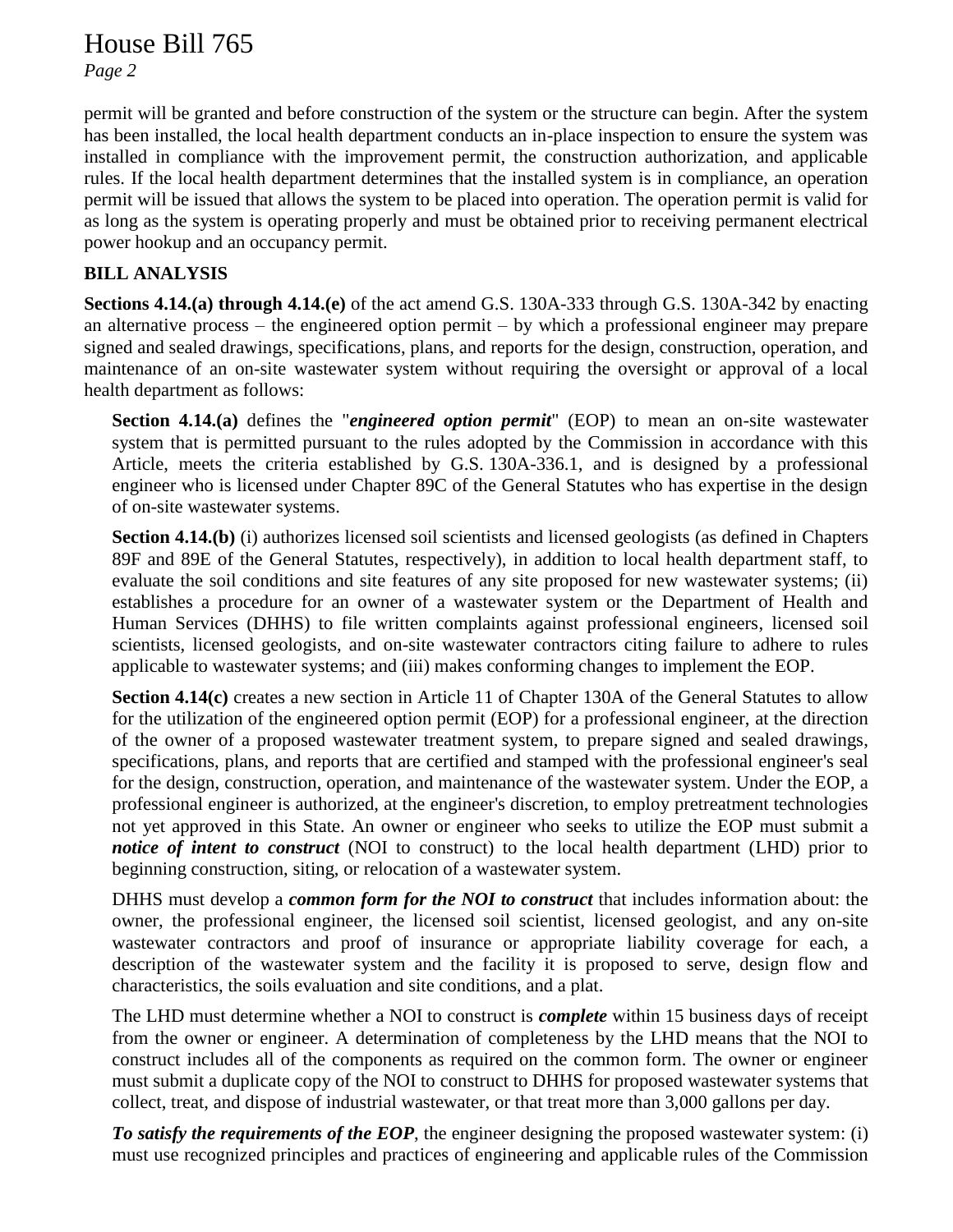## House Bill 765

*Page 3*

for Public Health (Commission) in the calculations and design of the wastewater system; (ii) is responsible for the engineer's scope of work; (iii) must prepare a signed and sealed statement of special inspections that meet enumerated criteria; (iv) must establish a written operations and management program based on the size and complexity of the wastewater system and provide the program to the owner; and (iv) may assist the owner of the proposed wastewater system in the selection of a certified on-site wastewater system contractor.

An on-site wastewater system operator, licensed pursuant to Article 5 of Chapter 90A of the General Statutes, must be employed to construct and install the wastewater system or system components and is responsible for adhering to the engineer's design and specifications.

Regarding *liability,* DHHS and LHDs are not liable for any wastewater systems approved under the EOP however, may at any time, conduct an inspection of the wastewater system.

During the construction and installation of the wastewater system, the professional engineer must make periodic visits to the site to observe the progress and quality of the construction, and to determine if the construction is proceeding according to the engineer's plans and specifications. The owner of the wastewater system must employ a competent special inspector to conduct *special inspections* of the materials, installation, fabrication, erection, or placement of components and systems that require special expertise to ensure compliance with referenced standards and documents prepared by the professional engineer. All *inspection reports* must be maintained and provided to the professional engineer and must indicate whether the work inspected was completed in conformance with the engineer's design and specifications.

A *post-construction conference* with all affected parties, including the LHD, must be held prior to operation of the wastewater system. In addition, prior to commencing operation of the system and after the post-construction conference, the following *documentation and reporting* must be completed:

- Signed, sealed, and dated copies of the engineer's report must be delivered to the owner of the wastewater system.
- Upon review of the engineer's report, the owner of the wastewater system must sign and notarize the report as having been received.
	- o The owner must submit a certified copy of the engineer's report, a copy of the written operations and management program, the required fees, and a notarized letter documenting the owner's acceptance of the system from the professional engineer to the LHD. The owner must also furnish these documents to DHHS for wastewater systems that collect, treat, and dispose of industrial wastewater or that treat more than 3,000 gallons per day.

Within 15 business days of receipt of the required documentation and fees, the LHD must issue a letter of confirmation that states the documents and information contained therein have been received and that the *wastewater system may operate* in accordance with rules adopted by the Commission.

This section authorizes a LHD to *assess fees*, of up to 30% of the fees established to obtain an improvement permit, an authorization to construct, or an operations permit within the LHD's on-site wastewater program, for the use of staff to conduct inspections, support participation at post-construction meetings, and to archive the engineered option permit with the register of deeds or other recordation of the wastewater system as required.

In addition, this section directs the Commission to *adopt rules* to implement the EOP and directs the Commission to *report,* beginning January 1, 2017, and annually thereafter, to the Joint Legislative